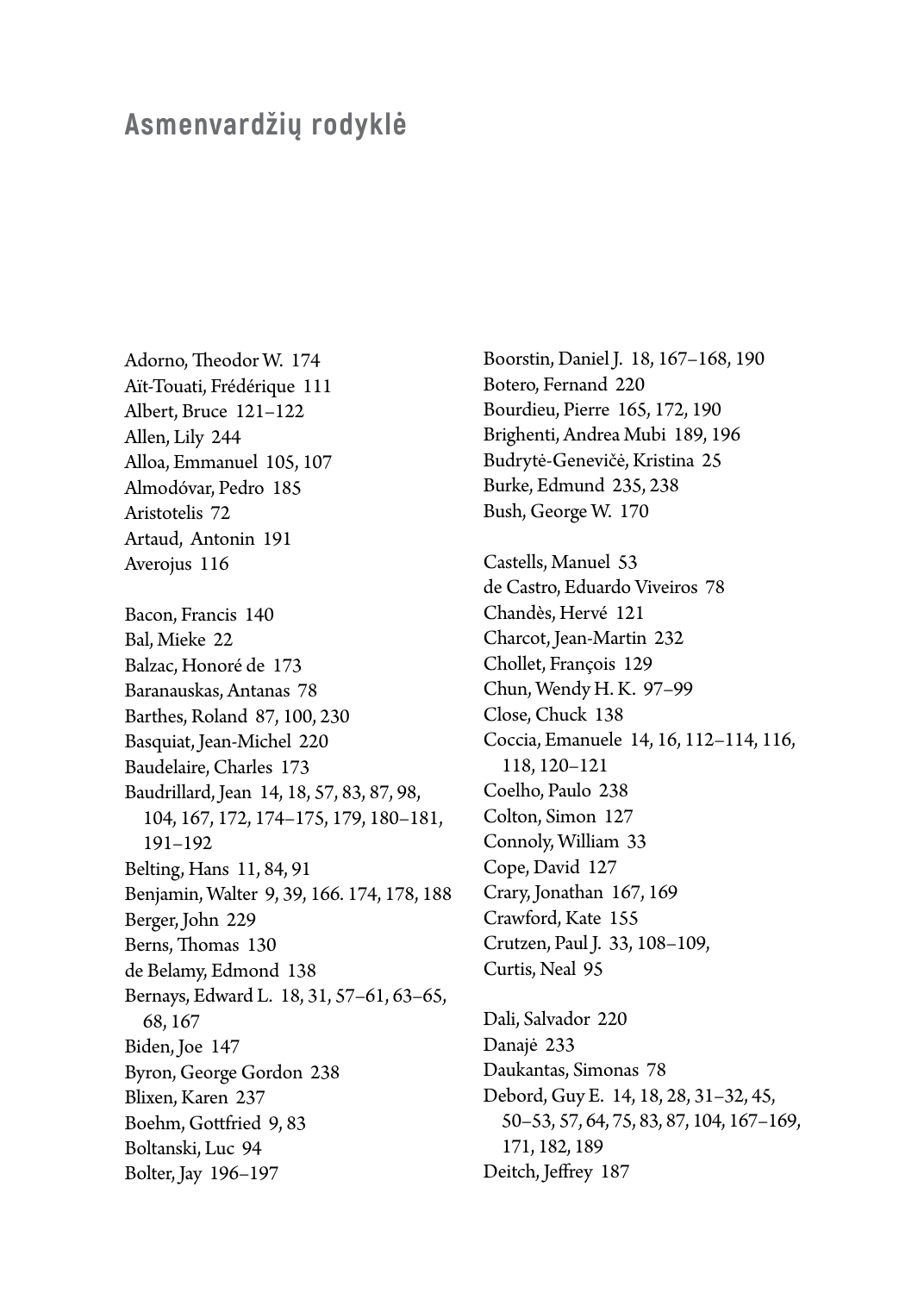Deleuze, Gilles 57 Derrida, Jacques 167 Descola, Philippe 11 Didi-Huberman, Georges 232, 252 Dubois, Philippe 100 Duchamp, Marcel 173, 220

Einstein, Albert 226 Eizenštein, Sergej 59 Elkins, James 11, 83 Elias, Norbert 86 Ellul, Jacques 18, 32, 34, 44, 57, 65–68, 71 Elsaesser, Thomas 234

Fellmann, Ferdinand 9 Featherstone, Mike 172, 174 Ferarri, Maurizio 215 Fischer, Hervé 85 Flusser, Vilém 13, 14, 104, 131, 133, 140, 148, 215, 217–219 Foster, Hal 241 France, David 148 Francis, Sam 185 Ford, Martin 127 Foucault, Michel 83, 87, 167, 169, 189 Freud, Sigmund 59, 86

Gaižutytė-Filipavičienė, Žilvinė 24 Gaja 77, 108–109, 113–114, 283 Galloway, Alexander 105 Gapševičius, Mindaugas 122 Gineitis, Kazys 62 van Gogh, Vincent 186 Goldenfein, Jake 150–152 Grigoravičienė, Erika 22, 82, 89, 232–233 Gunthert, André 103 Guzman, Jacobo Arbenz 64

Hagener, Malte 234

Harari, Yuvalis N. 127 Haraway, Donna 108 Haring, Keith 185 Haugen, Francis 206–207 Hawking, Stephen 74 Hefaistas 38 Heidegger, Martin 14, 18, 36, 38, 45, 68–70, 75–76, 87 Heinich, Nathalie 14, 93, 188, 190, 193 Hirst, Damien 185–186 Holofernas 237 – 238 Hooper, Edward 186 Hopkins, Claude 58 Hoelzl, Ingrid 16, 105 Hoshide, Aki 96 Huyghe, Pierre 122 Huyssen, Andreas 41–42

## Yi, Anicka 122

Jay, Martin 83 Jameson, Fredric 18, 44, 50, 174 Jong Un, Kim 147 Judd, Donald 238 Judita 233, 237–238, 244 Juzefovič, Agnieška 23

Kačerauskas, Tomas 23 Kaplan, Frederic 55–56 Kardashian 193 Keršytė, Nijolė 23 Kiki Picasso (Christian Chapiron) 185 Kirtiklis, Kęstutis 23 Klimt, Gustav 238 Kline, Jossho 122 Klingemann, Mario 139–140 Koons, Jeff 138, 186 Kopenawa, Davi 122 Kreivytė, Laima 241 Kuhn, Thomas 167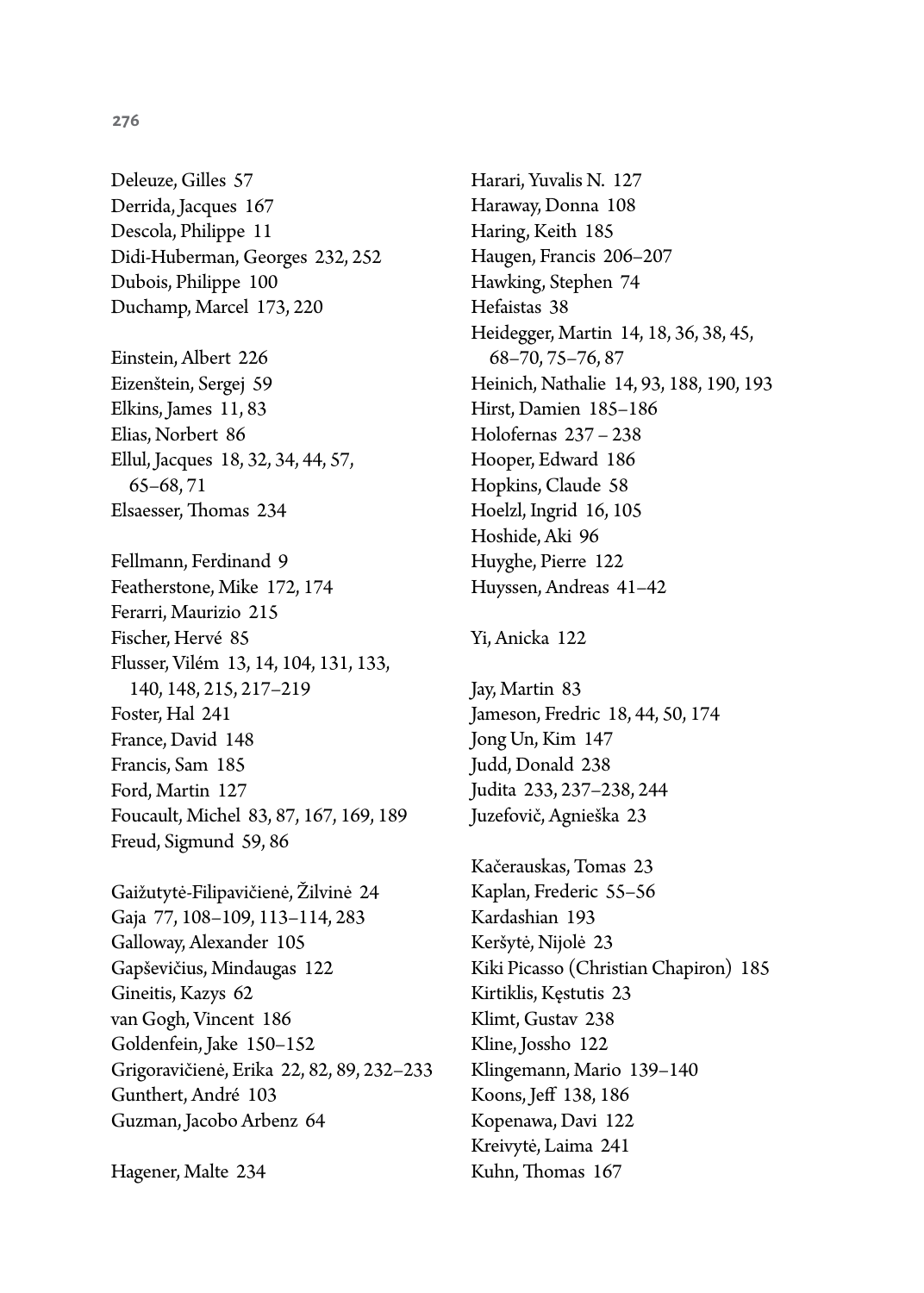Kurzweil, Raymond 74 Kusama, Yayoi 185

Lacan, Jacques 86 Lasch, Scott 172, 178 Latour, Bruno 14, 49, 109–111 Lefebvre, Henri 174 Léger, Fernand 220 Leroi-Gourhan, André 37 Lichtenstein, Roy 241 Lipovetsky, Gilles 14, 16, 181–183, 186, 194–195 Lippmann, Walter 58 Lovelock, James 108 Lukács, Georg 174

Meliuzina 229, 231–235, 237–242 Maknytė, Aurelija 122 MacLuhan, Marshall 53, 164 Magritte, René 185 Marie, Remi 16 Margulis, Lynn 108 Marx, Karl 50–51 Mauss, Marcel 86, 193 Mažeikis, Gintautas 23, 68 Mcqueen, Alexander 185 Medūza (gorgonė) 241 Michelkevičius, Vytautas 23 Miyake, Issey 185 Mikelandželas (Michelangelo Buonarroti) 136 Milerius, Nerijus 23 Millet, Catherine 192 Mirzoeff, Nicholas 11, 14, 16, 19, 95–96 Mitchell, William J. T. 9, 11, 82, 86–87, 89, 91–93, 163, 166, 170–171 Mona Liza 200, 220–224 Mondrian, Piet 186 Morin, Edgar 87 Morton, Timothy 217–218

Murakami, Takashi 185–186 Musk, Elon 74 Narušytė, Agnė 24 Ngai, Sianne 213 Obama, Barak H. 147 d'Orsay, Alfred G. 173 Orwell, George 171 Paglen, Trevor 14, 15, 17, 106–107, 136–137, 149, 154–156 Paić, Žarko 84 Picasso, Pablo 185 Pinault, François Henri 187 Platonas 25 Pollock, Griselda 229–230 Ponsa, Marta 105 Purgar, Krešimir 84 Putinas, Vladimiras 147 Rancière, Jacques 97 Rauschenberg, Robert 220 Reimeris, Ramojus 23 Repšienė, Rita 25 Rieff, Philip 67 Richter, Gerhard 92–93 Rindzevičiūtė, Eglė 103 Rorty, Richard 82 Ross, Daniel 37 Rouvroy, Antoinette 130 Rubavičius, Vytautas 23 Rubinstein, Daniel 14, 101–102 Rushkoff, Douglas 153

Saatchi, Charles 187 Sabolius, Kristupas 22, 132, 160 Samalavičius, Almantas 94 Schmitt, Jack 96 Schopenhauer, Arthur 87